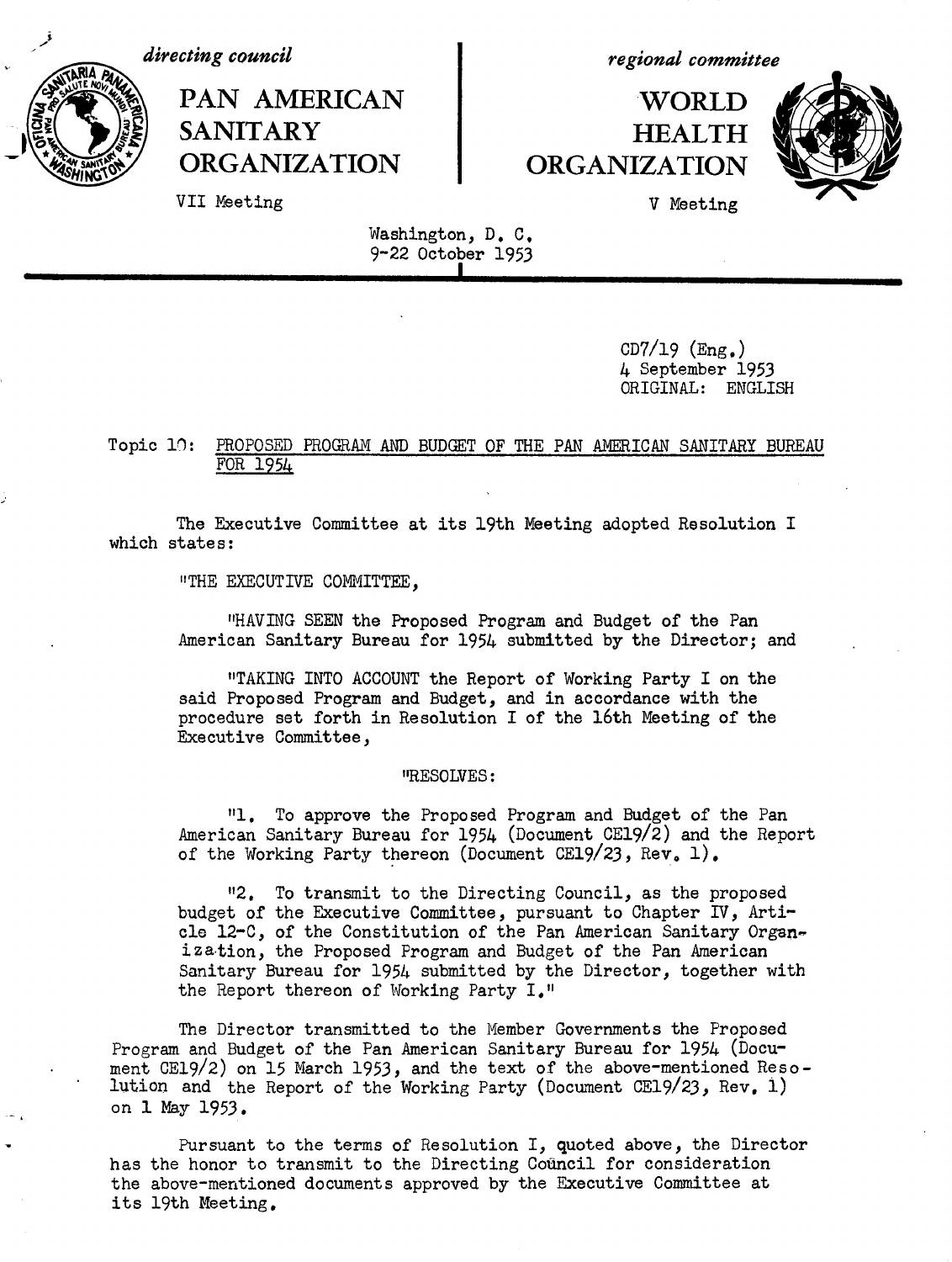*the directing council* 

am

**ORGANIZATION ORGANIZATION**

*executive committee of working party of*<br> *the directing council the regional committee* 

## PAN AMERICAN | WORLD **/a t SANITARY** HEALTH



19th Meeting Washington, D. C. April 1953

> $CE19/23$ , Rev.1 (Eng.). 25 April 1953 ORIGINAL: ENGLISH

### REPORT OF THE WORKING PARTY ON THE PROPOSED PROGRAM AND BUDGET OF THE PAN AMERICAN SANITARY BUREAU FCR THE YEAR 1954

(As approved at the Seventh Plenary Session held on 23 April 1953)

.The Working Party appointed by the Executive Committee to study the Proposed Program and Budget of the Pan American Sanitary'Bureau for 19154 was composed of the following members: Dr. Jos6 Zozaya (Mexico), who was elected Chairmma, Dr. Ernani de Paiva Ferreira Braga.(Brazil), who served as Rapporteur, and Dr. Luis F. Thomen (Dominican Republic). The Working Party held sessions on 22 and 23 April to examine Document CE19/2 with officers of the Bureau.

1. The study of the Proposed Program and Budget began with an examination of the expenditures in the central administration of the Bureau, that is, the Washington Office. The Working Party then studied the Zone Office expenditures and the related field programs. As the Zone Representatives were also present, the Working Party received detailed answers to the different questions asked regarding their programs.

2. It was noted that the Budget of the Pan American Sanitary Bureau is composed of several parts: the regular budget of the PASB itself, and the parts relating to funds received from various sources, such as the World Health. Organization, Technical Assistance, etc.

3. The Working Party considered it advisable to study the regular bu get of PASB more in detail, as the funds coming from the other sources may be variable. It was considered necessary to make certain observations with respect to all funds in the total Budget.

The 1953 Budget of PASB amounted to  $2,060,000, 22,000,000$  of which was contributed by the Governments. The remainder of  $\frac{1}{2}60,000$  was taken from miscellaneous income.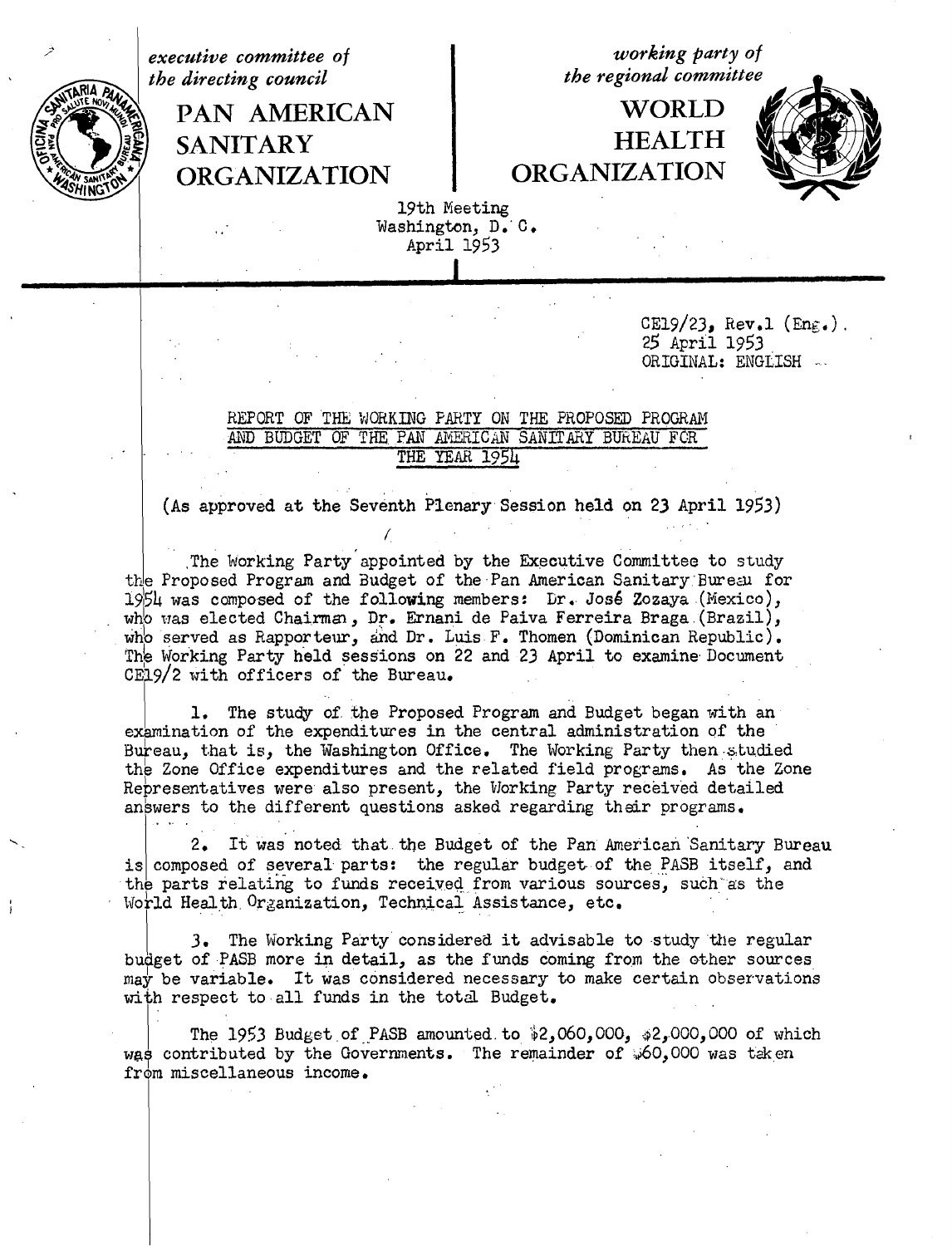CE19/23, Rev. 1 (Eng.) Page 2

The Proposed Budget for  $195\mu$ , totaling \$2,150,000, is \$90,000 more than the 1953 Budget. As the miscellaneous income for the 1954 Budget amounts to "100,000, the balance of \$2,050,000 will be provided by the Member Governments. This shows an increase of \$50,000 in the contributions of the Governments in order to carry out the programs of the Organization.

4. Whereas the Budget of the PASB is \$2,150,000, the total money which is to be spent amounts to \$6,404,869, the difference being represented by the contributions of organizations such as the World Health Organization, Technical Assistance, etc.

5. Taking into consideration the organization of the Bureau, as shown on the chart in Annex E attached to this report, and on the basis of the Proposed Program and Budget of the Pan American Sanitary Bureau for 1954 (Document CE19/2) presented by the Director, the Working Party submits the following comments:

a) A study of Annex B will show that there are large expenses for the administrative services necessary to run the whole machinery required in the administration of PASB funds, WHO funds, TA funds, and other extrabudgetary amounts. At the same time there are such services as the Supply Service to Governments, Common Services in Headquarters, Publications, and other items which are usually considered as administrative expenses, although they are actually services to the Governments.

|                      |                             |             | Financed by   |             |     |
|----------------------|-----------------------------|-------------|---------------|-------------|-----|
|                      | Services                    | <b>PASB</b> | Other Sources | Total       |     |
| ٠ı.                  | Central                     | \$1,045,518 | 598,275<br>\$ | \$1,643,793 | 26  |
| 12.                  | Field                       | 905,662     | 3,617,858     | 4,523,520   | 71  |
| ' 3.<br>$\mathbf{1}$ | Conferences<br>and Meetings | 198,820     | 38,736        | 237,556     |     |
|                      | TOTAL                       | \$2,150,000 | # 4,254,869   | \$6,101,869 | 100 |

TABLE I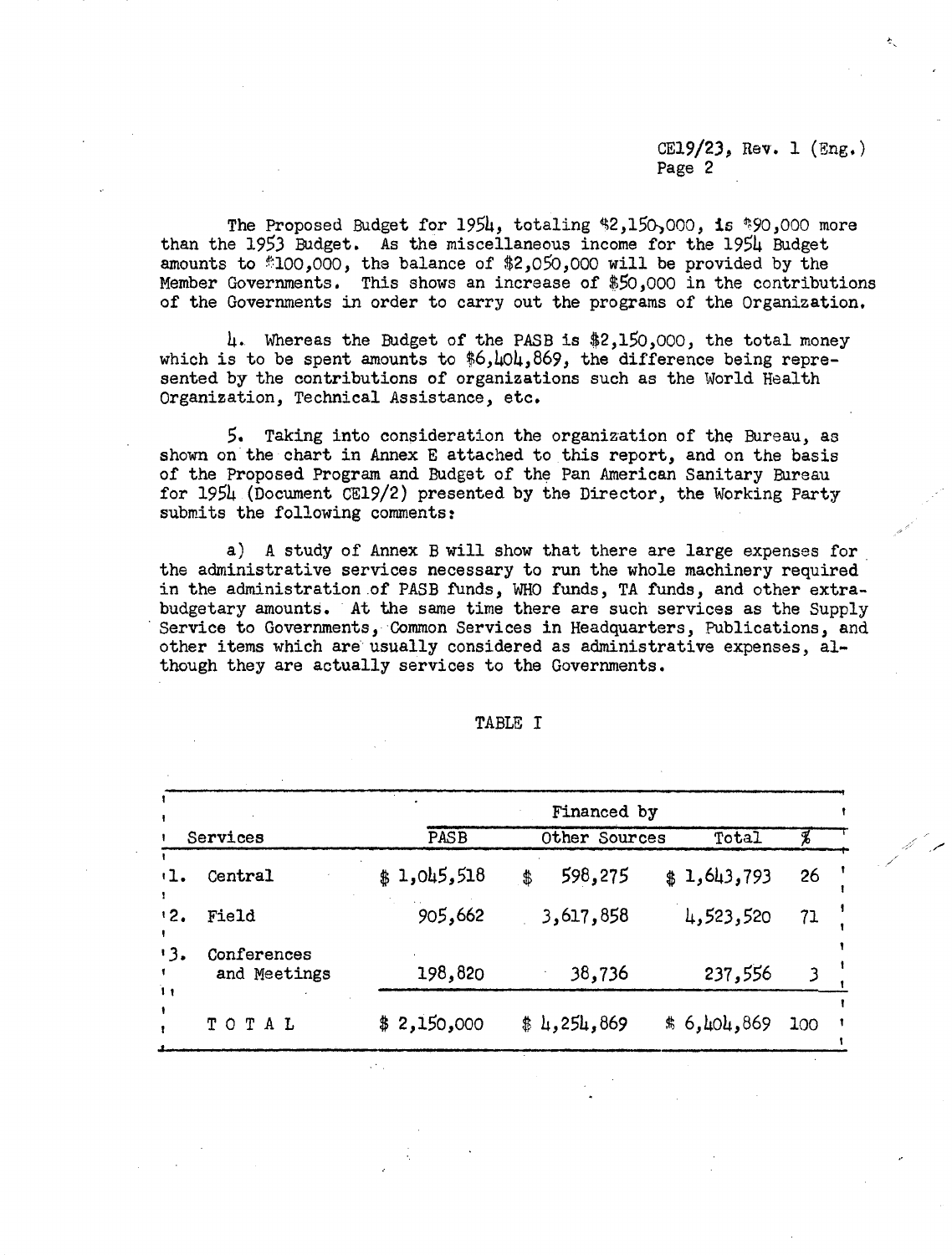### $CE19/23$ ,  $Rev.1$  (Eng.) Page 3

In Central Services the Working Party examined:

1. Office of the Director

2. Office of Public Information

- 3. Office of Coordination
- 4. Division of Administration
- 5. Common Services and Building Amortization
- 6, Library, Editorial Office, Supply Office and Publications

In Field Services the Working Party examined:

- 1. Zone Offices
- 2. Field Programs, including all projects and fellowships

The total for Central Services includes the permanent part of the Administration of the Organization, which should be strengthened or reduced according to the volume of work to be performed in the field.

While the load of purely administrative expenses (Table I) falls in the PASB budget, this practice is advantageous to the countries in many ways, because large amounts of funds from other sources are used in the programs, It ie interesting to see that a relatively small percentage of administrative expense is actually covered by funds from the other sources.

It is easily understood, if one studies the complexity and specific regulations which exist in the case of each one of the funds that PASB administers, that it is necessary for the Division of Administration t. have a sufficiently large and competent staff.

b) Advisory and Demonstration Services

The details of the distribution of funds for this purpose are shown in Annex C. One can see that PASB funds have definitely increased, while the amounts from other sources have decreased.

c) Education and Training

In Annex A are shown the total funds used for this purpose, amounting to  $1,364,580$ . All members of the Working Party are agreed that this Division performs one of the most important functions of the Organization. It is worth noting that the technical activities of this Division require a very considerable participation of the administrative offices in the development of the programs, which includes travel arrangements, monthly checks, etc. for each one of the fellowships.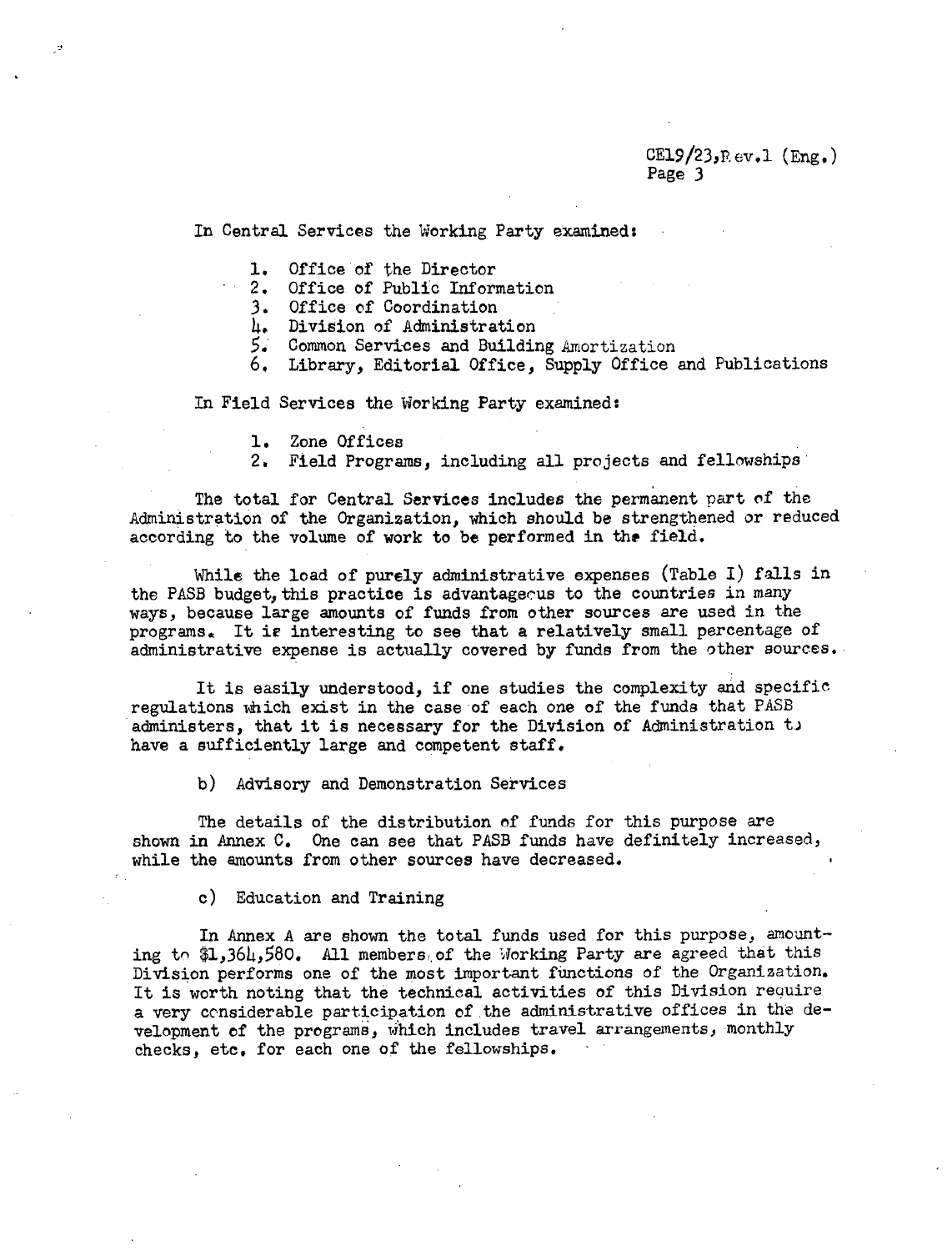CE1.9/23,  $Rev.1 (Eng.)$ Page  $\mu$ 

### d) Zone Offices

Annex D shows the budgets for the different Zone Offices, with a comparison of the  $1953-54$  budgets for both the office expenses and the programs in each Zone.

The budget for Zone I is mainly devoted to assistance to the public health schools in Canada and the United States, although there is a large project for insect control in the Caribbean area included under "Inter-Country Programs".

A general comment could be made concerning the-majority of the other Zone Offices. Expenses have remained practically unchanged in the Zone Offices, while the program budgets have been reduced considerably in some cases. (Zone IV, reduction of \$90,000 being mainly due to tapering off of Technical Assistance Funds; Zone V, \$142,000; and Zone VI, about \$280,000, due to the same reasons,) The. total number of projects operated by Zone Offices is 75. Although Zone V had only 3 projects.  $-V$ . D. Laboratory and Training Center in the School of Public Health, Schistosomiasis Research and the Yellow Fever Laboratory for production of vaccine for use in the Americas- the office expenses amounted to over \$51,000.

e) Inter-Country Programs

These are the programs carried out between groups of countries within or outside a Zone. In the budget of PASB for 1954 there is a sum of \$58,000 for smallpox, a special allocation of \$11,000 to pay the salary of the Assistant Director of INCAP (Resolution XIII, Document CIncap 3/23, Rev.l), an increase in fellowships of \$82,000, and other smaller amounts for increases or new activities in other fields. The total amount of funds is shown in Annex D.

### RECOMMENDATIONS:

In the opinion of the Working Party the Proposed Program and Budget of the Pan American Sanitary Bureau for 1954 is a well-distributed one, considering the present organization of the Bureau. The Working Party recommends that the Executive Committee accept Document CE19/2, and transmit it to the Directing Council pursuant to Article 12-C of the Constitution of the Pan American Sanitary Organization and Resolution I of the 16th Meeting of the Executive Committee. It is further recommended that the Director, in the future, prepare analytical tables similar to those presented in the Annexes to this report.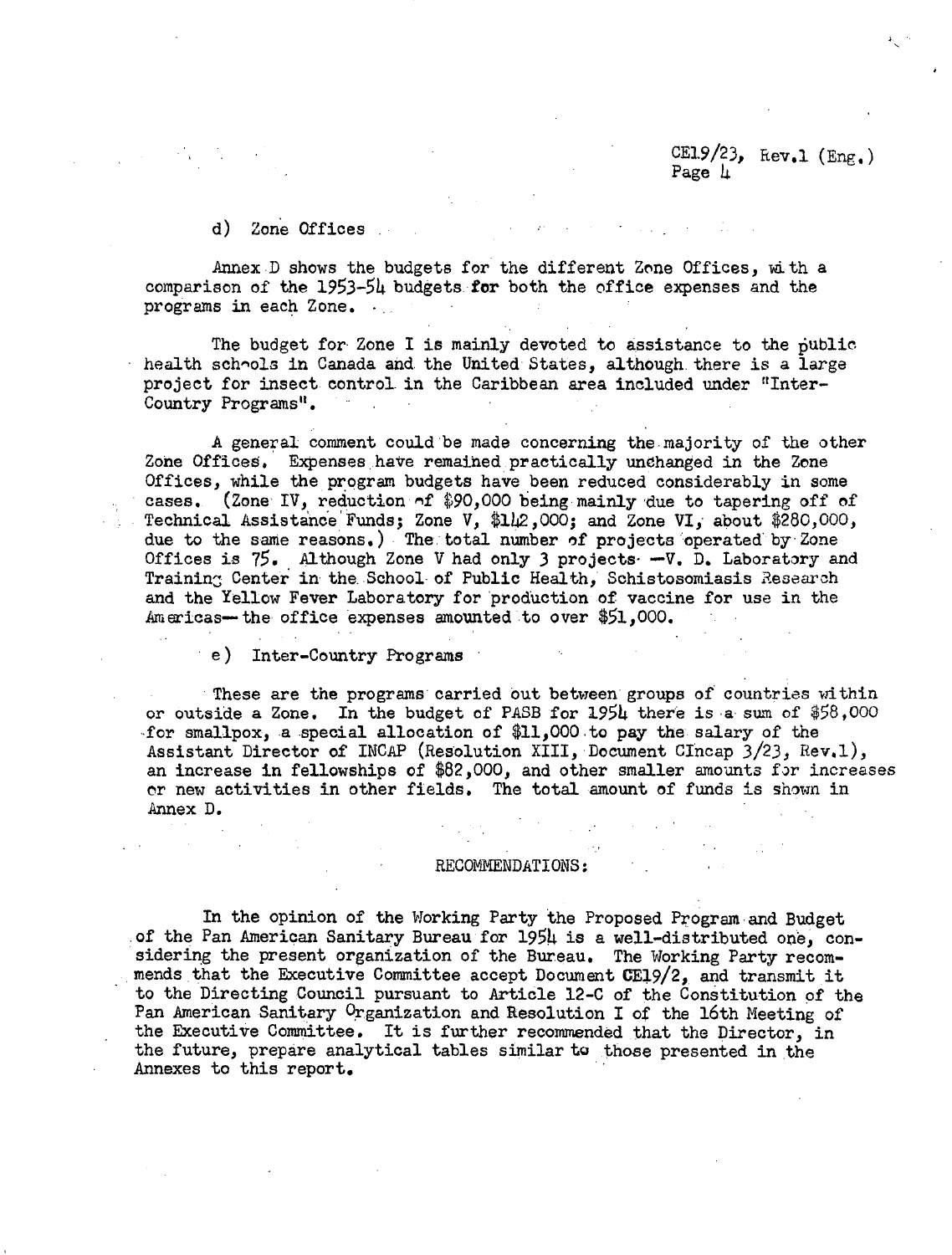# PAN AMERICAN SANITARY BUREAU<br>REGIONAL OFFICE OF THE WORLD HEALTH ORGANIZATION<br>ANALYSIS OF PROGRAMS<br>INCLUDED IN THE 1954 PASE BUDGET, DOCUMENT CE19/2

 $\sim$ 

 $\sim 10^{-1}$ 

 $\sim$ 

**ANNEX A** 

 $\sim$ 

 $\label{eq:2.1} \mathcal{L}(\mathcal{L}^{\text{max}}_{\mathcal{L}}(\mathcal{L}^{\text{max}}_{\mathcal{L}})) \leq \mathcal{L}(\mathcal{L}^{\text{max}}_{\mathcal{L}}(\mathcal{L}^{\text{max}}_{\mathcal{L}}))$ 

|                                                                                                                                                                             |                            | <b>PASB</b>       |                   |                   | <b>WHO</b>         |                   |                    | TA                   |                      |                    | OEBF      |                     |                      | TOTAL                |                      |
|-----------------------------------------------------------------------------------------------------------------------------------------------------------------------------|----------------------------|-------------------|-------------------|-------------------|--------------------|-------------------|--------------------|----------------------|----------------------|--------------------|-----------|---------------------|----------------------|----------------------|----------------------|
|                                                                                                                                                                             | 1952                       | 1953              | 1954              | 1952              | 1953               | 1954              | 1952               | 1953                 | 1954                 | 1952               | 1953      | <b>1954</b>         | 1952                 | 1953                 | 1954                 |
| Advisory and Demonstration Services<br>Other Costs<br>Fellowships                                                                                                           | 187,795<br>$\qquad \qquad$ | 219,386<br>14,925 | 294,832<br>8,000  | 95,410<br>$-$     | 133,321<br>30,800  | 137,605<br>20,000 | 799,340<br>142,670 | 1,502,164<br>338,400 | 1,083,606<br>259,000 | 2,245,011          | 1,428,352 | 1,029,650           | 3,327,556<br>142,670 | 3,283,223<br>384,125 | 2,545,693<br>287,000 |
| Total - Advisory and Demon-<br>stration Services                                                                                                                            | 187,795                    | 234,311           | 302,832           | 95,410            | 164,121            | 157,605           | 942,010            | 1,840,564            | 1,342,606            | 2,245,011          |           | 1,428,352 1,029,650 | 3,470,226            | 3,667,348            | 2,832,693            |
| Education and Training Services<br>Other Costs<br>Fellowships                                                                                                               | 11,314<br>7.115            | 20,292<br>41، 35  | 25,619<br>117,987 | 25,350<br>314,900 | 113,916<br>169,359 | 92,729<br>161,263 | 88,909<br>80,761   | 371,895<br>216,920   | 407,528<br>272,454   | 66,160<br>$4,890*$ |           | ÷.                  | 191,733<br>407,666   | 506,103<br>422,120   | 525,876<br>551,704   |
| Total - Education and<br>Training Services                                                                                                                                  | 18,429                     | 56,133            | 143,606           | 340,250           | 283,275            | 253,992           | 169,670            | 588,815              | 679,982              | 71,050             |           |                     | 599,399              | 928,223              | 1,077,580            |
| Education and Training Projects<br>Plus Fellowships Contained in<br>Advisory and Demonstration<br>Services<br>Education and Training Projects<br>Advisory and Demonstration | 18,429<br>$-$              | 56,133<br>14,925  | 143,606<br>8,000  | 340,250<br>$- -$  | 283,275<br>30,800  | 253,992<br>20,000 | 169,670<br>142,670 | 588,815<br>338,400   | 679,982              | 71,050             |           |                     | 599,399              | 928,223              | 1,077,580            |
| Services Fellowships                                                                                                                                                        |                            |                   |                   |                   |                    |                   |                    |                      | 259,000              |                    |           |                     | 142,670              | 384,125              | 287,000              |
| <b>TOTAL</b>                                                                                                                                                                | 18,429                     | 71,058            | 151,606           |                   | 340,250 314,075    | 273,992           | 312,340            | 927,215              | 938,982              | 71,050             |           |                     | 742,069              | 1,312,348            | 1,364,580            |

 $\mathcal{L}^{\text{max}}_{\text{max}}$ 

\*Approved by UNICEF Executive Board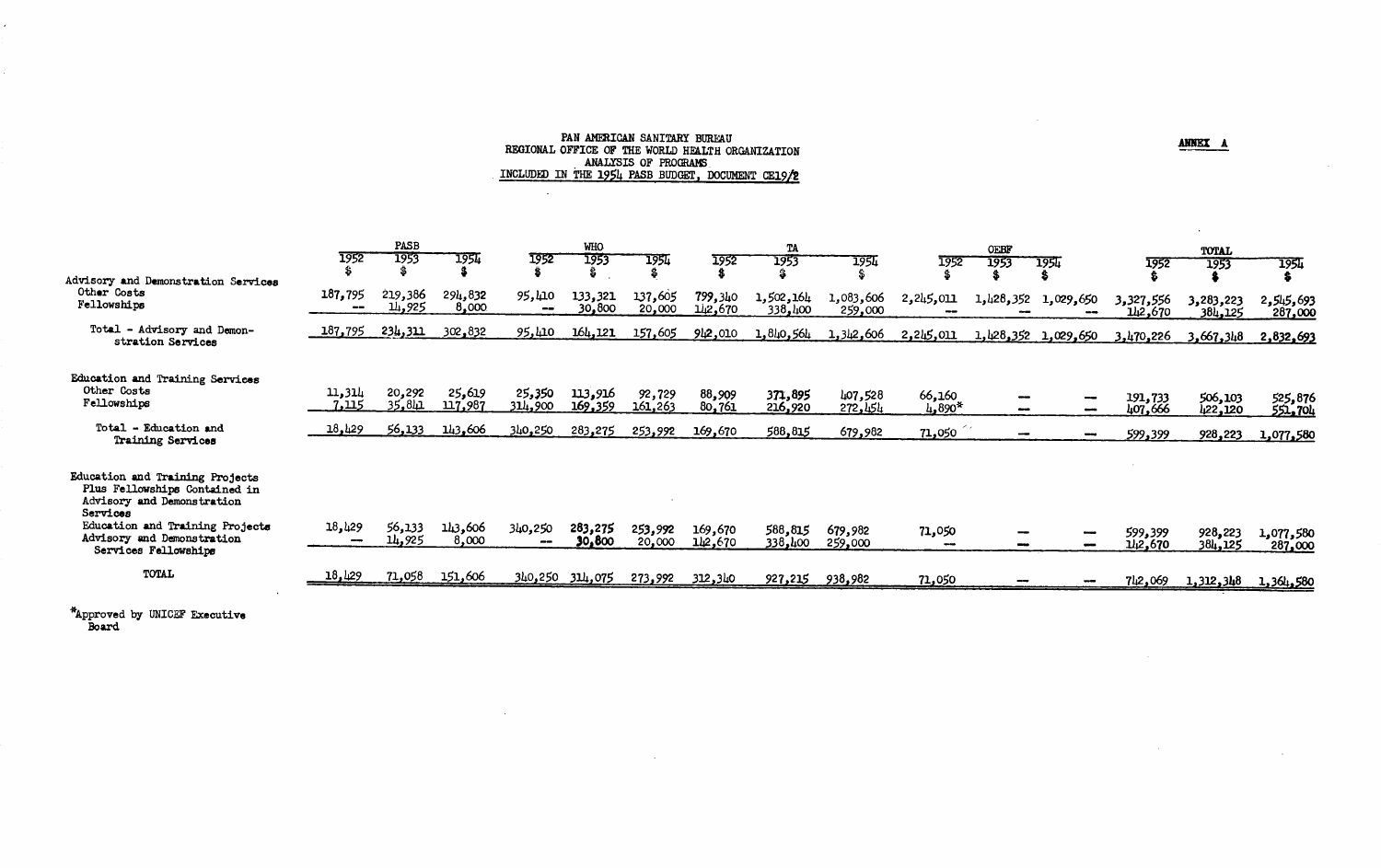## SUMMARY OF 1954 PASB BUDGET<br>BY COMPARABLE EXPENDITURE CLASSIFICATION

**Contract Contract Contract** 

 $\sim 10^7$ 

 $\sim 10^{-1}$ 

|                                                                                                                    | PASB<br>1954                                    |                                       | <b>WHO</b><br>1954                            |                                    |                             | TA<br>1954                                           |                                      | OEBF<br>न्द्र<br><u> 1954</u> |                                                  | TOTAL                                      |
|--------------------------------------------------------------------------------------------------------------------|-------------------------------------------------|---------------------------------------|-----------------------------------------------|------------------------------------|-----------------------------|------------------------------------------------------|--------------------------------------|-------------------------------|--------------------------------------------------|--------------------------------------------|
|                                                                                                                    | 货                                               | $\mathcal{I}_\mathrm{a}$              | ैं                                            | ಗ್ಲೆ                               | $\mathcal{E}_{\mathcal{F}}$ | Ļ,                                                   | ੍ਹ                                   | J.                            | <u> 1954</u><br>ीम् ।                            | ۶,                                         |
| GROUP I                                                                                                            |                                                 |                                       |                                               |                                    |                             |                                                      |                                      |                               |                                                  |                                            |
| Administrative Services<br>Office of the Director<br>Office of Public Information<br>Office of Coordination        | 92,834<br>16,228<br>7,354                       | 4.32<br>.75<br>.34                    | 24.110<br>46,495<br>15,813                    | 2,30<br>4.43<br>1.50               | 1,350<br>4,864              | .06<br>.23                                           | --                                   | --                            | 116,944<br>64,073<br>28,031                      | 1.82<br>1.00<br>$\cdot$ 44                 |
| Division of Administration<br>(excluding Supply Office)<br>Common Services - Headquarters<br>Building Amortization | 294,549<br>163,638<br>50,000                    | 13.70<br>7.61<br>2.32                 | 114,425<br>70,487                             | 10.89<br>6.72<br>--                | 53,517<br>12,567            | 2.47<br>.58<br>--                                    | 9,491<br>1,950                       | .90<br>.19<br>$ -$            | 471,982<br>248,642<br>50,000                     | 7.37<br>3.88<br>.78                        |
| Total Group I                                                                                                      | 624,603                                         | 29.04                                 | 271,330                                       | 25.84                              | 72,298                      | 3.34                                                 | 11,441                               | 1.09                          | 979,672                                          | 15.29                                      |
| GROUP II                                                                                                           |                                                 |                                       |                                               |                                    |                             |                                                      |                                      |                               |                                                  |                                            |
| Technical Services and Supply<br>Division of Public Health                                                         | 176,745                                         | 8.22                                  | 122,002                                       | 11.61                              | 3,321                       | $-15$                                                |                                      |                               | 302,068                                          | 4.72                                       |
| Division of Education and<br>Training<br>Library<br>Editorial Office<br>Supply Office<br>Zone Office               | 52,364<br>33,325<br>64,561<br>52,920<br>459,224 | 2.44<br>1.55<br>3.01<br>2.46<br>21.36 | 61,031<br>5,191<br>6,333<br>18,068<br>122,254 | 5.81<br>49<br>.60<br>1.72<br>11.64 | 13,116<br>10,928<br>31,769  | .61<br>$- -$<br>$\blacksquare$<br>$\cdot$ 51<br>1.47 | un an<br>--<br>--<br>3,216<br>$\sim$ | ÷,<br>--<br>--<br>.31<br>--   | 126,511<br>38,516<br>70,894<br>85,132<br>613,247 | 1.97<br>$\cdot$ 60<br>1.11<br>1.33<br>9.58 |
| Total Group II                                                                                                     | 839,139                                         | 39.04                                 | 334,879                                       | 31.87                              | 59,134                      | 2.74                                                 | 3,216                                | .31                           | 1,236,368                                        | 19.31                                      |

ANNEX B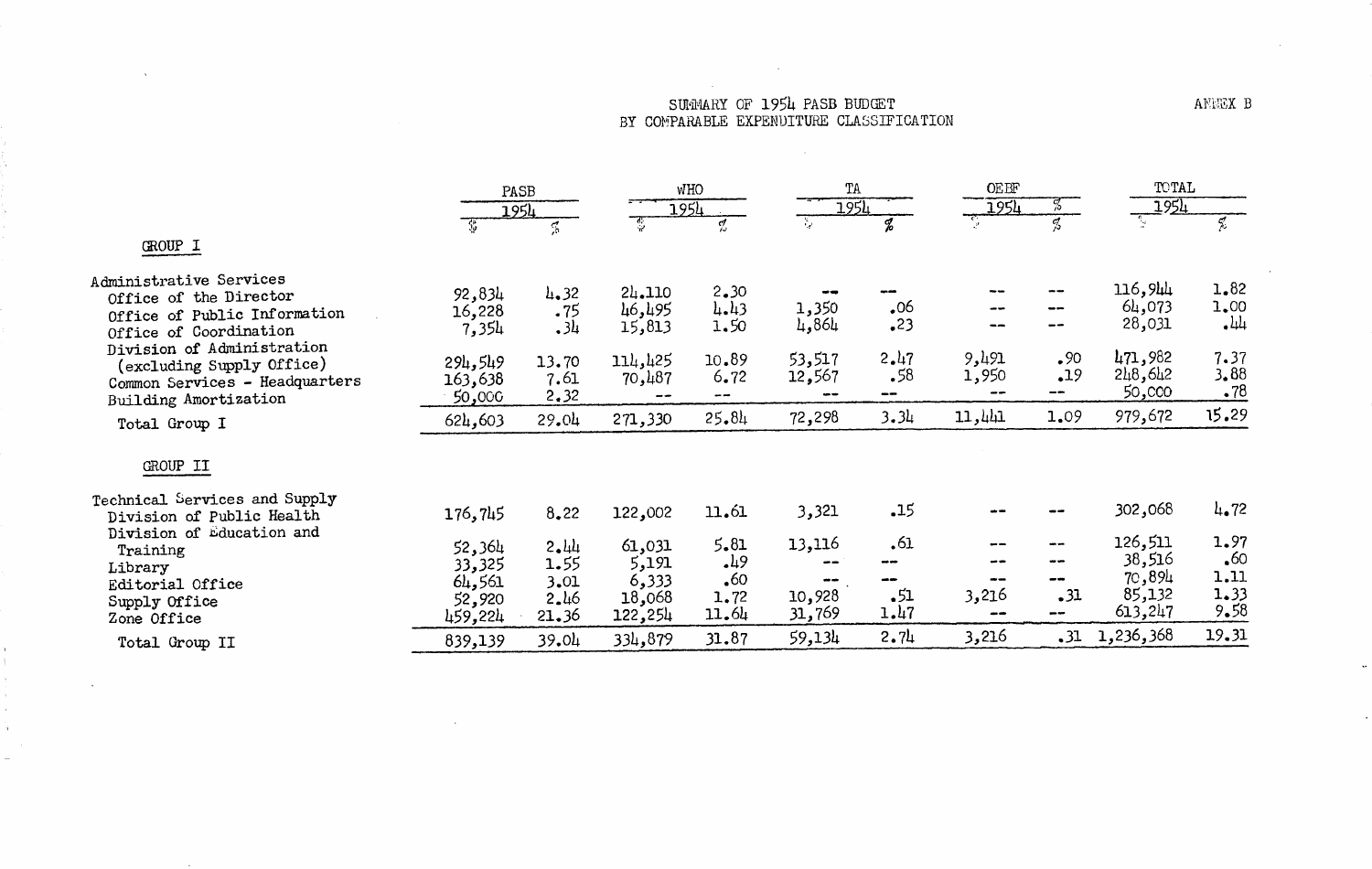ANNEX B<br>Page 2

 $\mathcal{L}_{\text{max}}$ 

 $\bullet$ 

 $\label{eq:2} \frac{1}{\sqrt{2}}\left(\frac{1}{\sqrt{2}}\right)^{2} \frac{1}{\sqrt{2}}\left(\frac{1}{\sqrt{2}}\right)^{2}$ 

 $\sim$ 

|                                                                           | PASB              |               |                  | WHO<br>1954  |                        | TA<br>1954 |                         | OEBF<br>1954             |                     | TOTAL          |
|---------------------------------------------------------------------------|-------------------|---------------|------------------|--------------|------------------------|------------|-------------------------|--------------------------|---------------------|----------------|
|                                                                           |                   | 1954          |                  |              |                        |            |                         |                          |                     | 1954           |
| GROUP III                                                                 | $\Delta \phi$     |               | Ş\$              | %            |                        |            |                         |                          | $\sim 10$           | %              |
| Field Projects and Publications<br>Programs<br>Publications of the PASB   | 446,438<br>41,000 | 20.76<br>1.91 | 411,597          |              | 39.19 2,022,588        |            | $93.63$ 1,029,650<br>-- | 98.60<br>$- -$           | 3,910,273<br>11,000 | 61.05<br>$-64$ |
| Total Group III                                                           | 487,438           | 22.67         | 411,597          | 39.19        | 2,022,588              | 93.63      | 1,029,650               | 98,60                    | 3,951,273           | 61.69          |
| GROUP IV                                                                  |                   |               |                  |              |                        |            |                         |                          |                     |                |
| Parte I - PASO<br>Conference Section Personnel<br>Organizational Meetings | 84,535<br>114,285 | 3.93<br>5.32  | 16,586<br>16,000 | 1.58<br>1.52 | 6,150<br>$\frac{1}{2}$ | .29        | --                      | --<br>--                 | 107,271<br>130,285  | 1.67<br>2.04   |
| Total Group IV                                                            | 198,820           | 9.25          | 32,586           | 3.10         | 6,150                  | .29        | --                      | $\overline{\phantom{m}}$ | 237,556             | 3.71           |
| Total Budget                                                              | 2,150,000         |               | 100.00 1,050,392 |              | 100.00 2,160,170       |            | 100.00 1,044,307        |                          | 100.00 6,404,869    | 100.00         |
|                                                                           |                   |               |                  |              |                        |            |                         |                          |                     |                |

 $\sim$ 

 $\sim 10^6$ 

 $\mathcal{L}^{\text{max}}_{\text{max}}$ 

 $\sim 10^7$ 

 $\sim$ 

 $\mathbf{I}$ 

 $\sim 10^{-1}$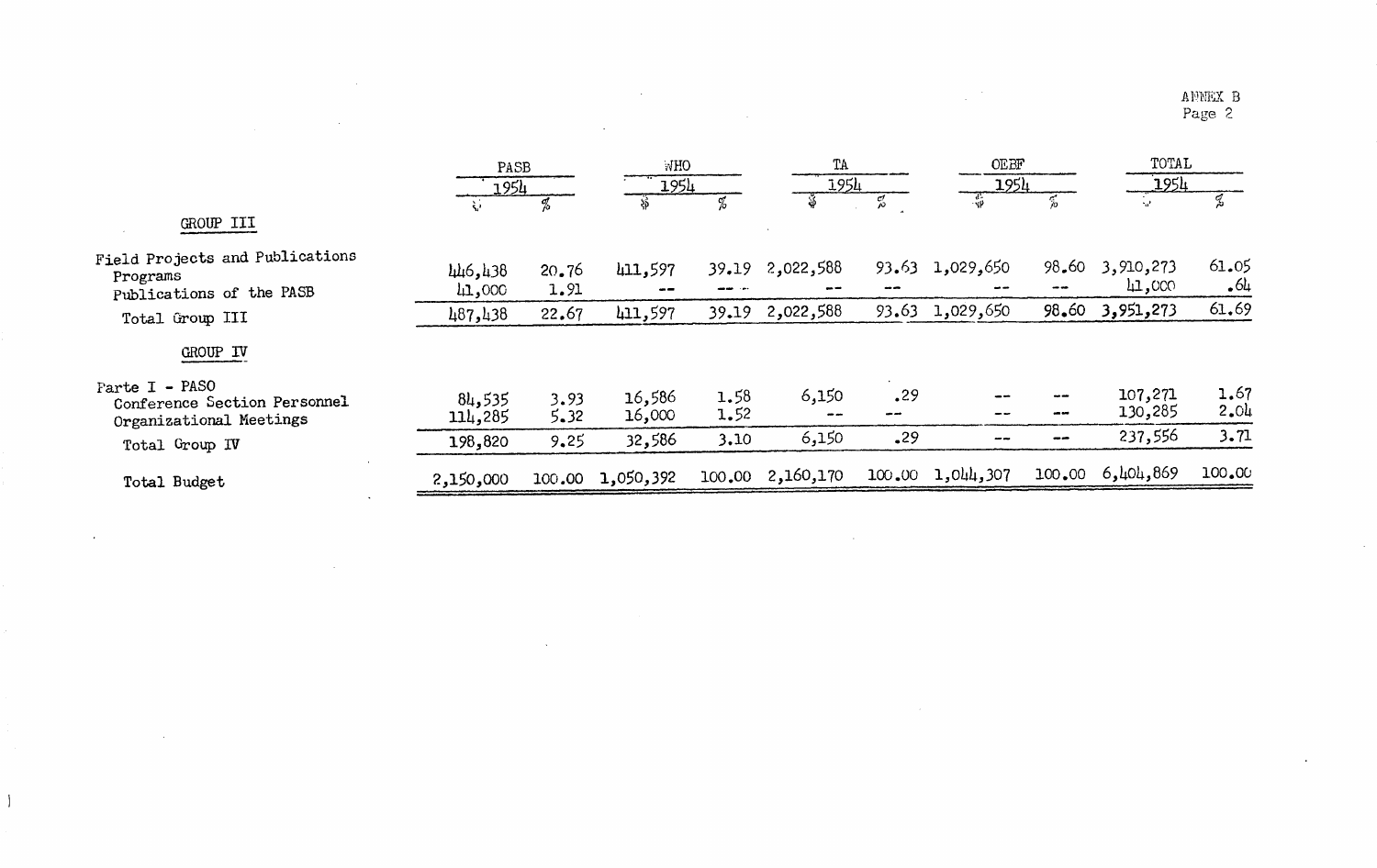### SUNNARY OF PROJECTS INCLUDED UNDER ADVISORY AND DEMONSTRATION SERVICES

 $\sim 10^{11}$ 

 $\sim 10^{11}$  km  $^{-1}$ 

 $\sim 100$ 

 $\sim$ 

 $\sim 10$ 

|                                                                  |                  | PASB              |               | WHO Regular    |                     | WiiO-TA                  |                     | OEBF              |                    | TOTAL              |  |
|------------------------------------------------------------------|------------------|-------------------|---------------|----------------|---------------------|--------------------------|---------------------|-------------------|--------------------|--------------------|--|
|                                                                  | 1953             | 1954              | 1953          | 1954           | 1953                | 1954                     | 1953                | 1954              | 1953               | 1954               |  |
|                                                                  | -9               | AZ.               | $\ddot{\phi}$ | - 19           | $\frac{1}{2}$       | ني                       | Ψ                   | نځ                | ψ                  | w                  |  |
| Malaria and Insect Control<br>Tuberculosis                       | 29,276           | 45,156            | 16,400        | 23,743         | 152,010<br>107,801  | 93,948<br>27,952         | 570,500<br>46,453   | 560,000           | 751,786<br>170,654 | 699,104<br>51,695  |  |
| Venereal Diseases<br>Other Communicable Diseases                 | 60,746<br>81,444 | 52,959<br>122,906 | 56,044        | 49,194         | 120,623<br>273,296  | 120,459<br>123,066       | 124,000<br>281,806  | 10,000<br>233,650 | 361,413<br>636,546 | 232,612<br>479,622 |  |
| Public Health Administration<br>Nursing                          |                  |                   | 12,125        | 69,067         | 734, 135            | 770,937                  | 137,000             | 25,000            | 883,260            | 865,004            |  |
| Social and Occupational Health<br>Health Education of the Public |                  |                   | 9,126         | 7,801          | 25,510<br>35,895    | 26,715                   | 10,000              |                   | 34,636<br>45,895   | 7,801<br>26,715    |  |
| Maternal and Child Health<br>Mental Health<br>Nutrition          | 14,600           |                   | 3,900         | 7,800          | 139,847             | 105,049                  | 115,000             | 85,000            | 254,847<br>3,900   | 190,049<br>7,800   |  |
| Environmental Sanitation<br>Therapeutic Substances and           | 48,245           | 27,389<br>54,422  | 66,526        | $\blacksquare$ | 35,061<br>197,134   | 16,001<br>58,479         | 98,593<br>45,000    | 66,000<br>50,000  | 148,254<br>356,905 | 109,390<br>162,901 |  |
| Insecticides                                                     |                  |                   |               |                | 19,252              | $\overline{\phantom{m}}$ |                     |                   | 19,252             |                    |  |
| Total                                                            | 234,311          | 302,832           | 164,121       | 157,605        | 1,840,564 1,342,606 |                          | 1,428,352 1,029,650 |                   | 3,667,348          | 2,832,693          |  |

 $\sim 10^{-1}$ 

ANNEX C

 $\sim$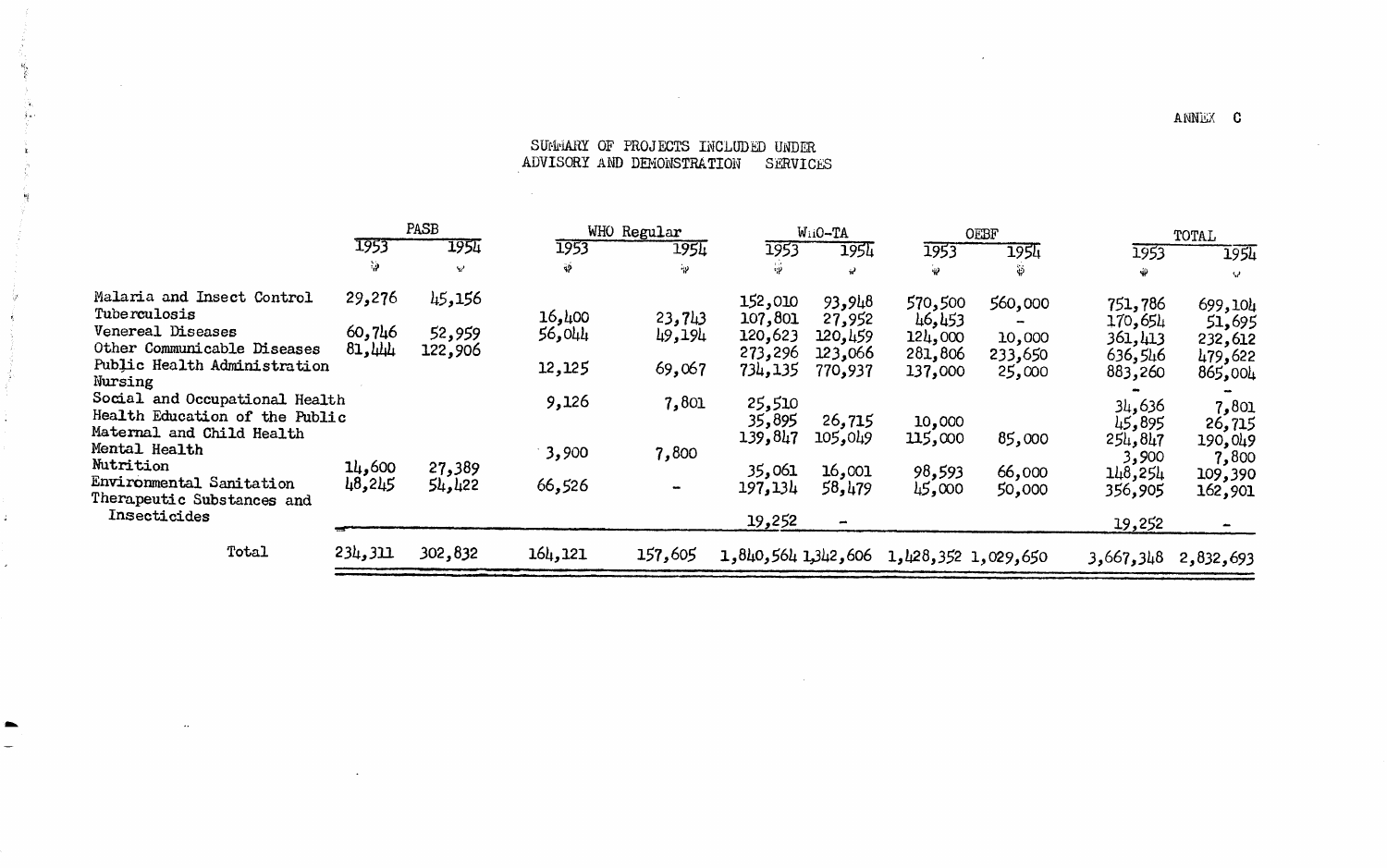$\mathcal{F}^{\text{max}}_{\text{max}}$ 

### PROPOSED PROGRAM AND BUDGET OF THE PAN AMERICAN SANITARY BUREAU FOR THE YEAR 1954

 $\frac{1}{\mu} \omega = \frac{1}{\sqrt{2}}$ 

 $\ddot{\phantom{1}}$ 

### Total Operations by Zone

|                                             |                      | TOTAL ALL FUNDS     | No. Projects           |
|---------------------------------------------|----------------------|---------------------|------------------------|
|                                             | 1953                 | 1950                | in operation           |
| Zone I                                      | \$                   | \$                  | 1953                   |
|                                             |                      |                     |                        |
| Zone Office (Washington Office)<br>Programs | iş ne<br>78,806      | 34,000              | ار پ<br>$\overline{7}$ |
| Total - Zone I                              | 78,806               | 34,000              |                        |
| Zone II                                     |                      |                     |                        |
| Zone Office (Mexico City)<br>Programs       | 111,619<br>807,847   | 104,210<br>737,000  | 10                     |
| Total Zone II                               | 919,466              | 841,210             |                        |
| Zone III                                    |                      |                     |                        |
| Zone Office (Guatemala City)<br>Programs    | 146,943<br>538,332   | 150,145<br>420,280  | ıL                     |
| Total Zone III                              | <u>685,275</u>       | 570,425             |                        |
| Zone IV                                     |                      |                     |                        |
| Zone Office (Lima)<br>Programs              | 151,005<br>1,002,169 | 150,013<br>913,487  | 29                     |
| Total - Zone IV                             |                      | 1,153,174 1,063,500 |                        |
| Zone V                                      |                      |                     |                        |
| Zone Office (Rio de Janeiro)<br>Programs    | 103,262<br>190,637   | 99,819<br>51,288    | 3                      |
| Total - Zone $V$                            | 293,899              | 151,107             |                        |

 $\mathcal{A}^{\mathcal{A}}$ 

 $\frac{1}{2}$  ,  $\frac{1}{2}$  ,  $\frac{1}{2}$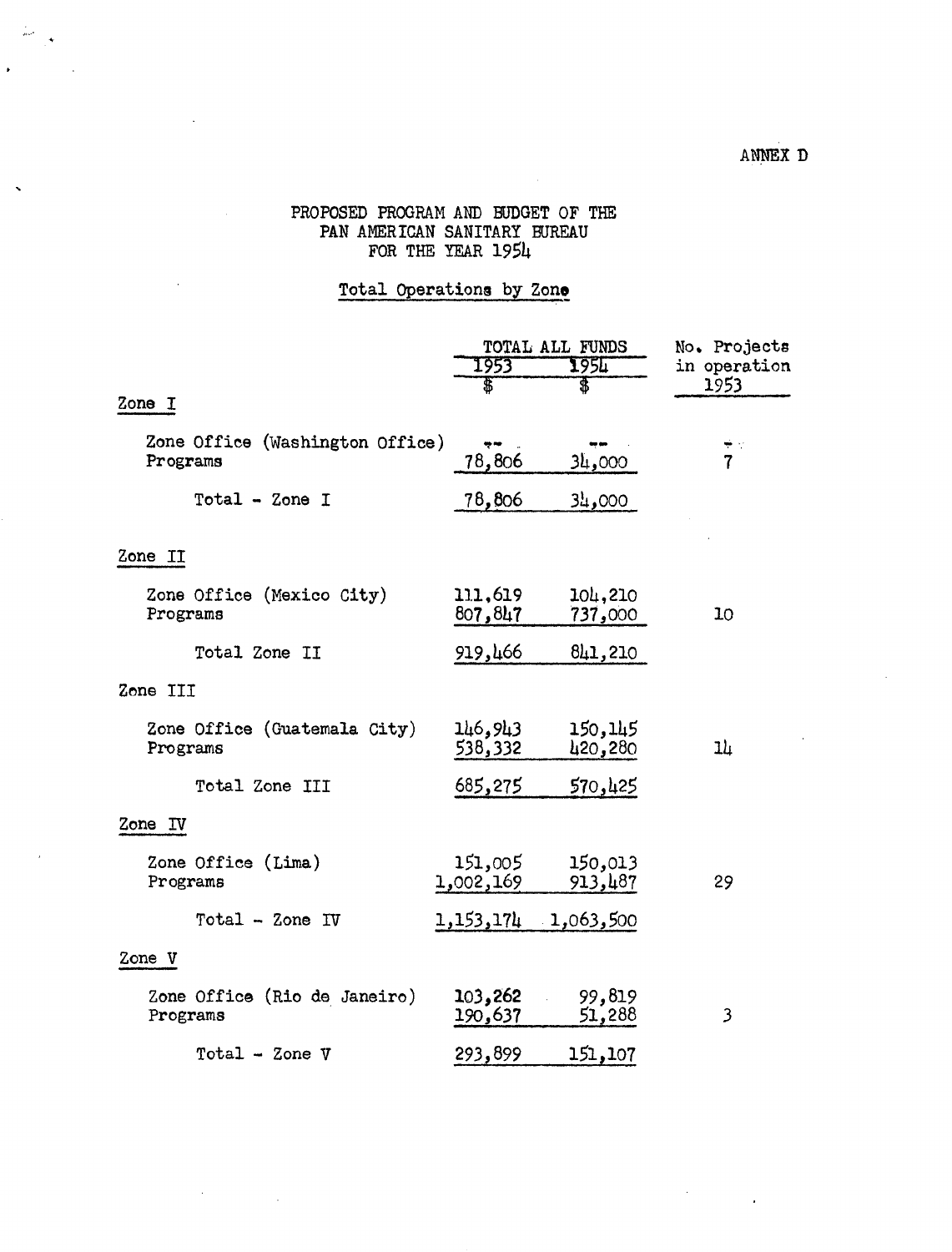### ANNEX D Page 2

|                                        | TOTAL ALL FUNDS<br>1954<br>1953          | No. Projects<br>in operation |
|----------------------------------------|------------------------------------------|------------------------------|
| Zone VI                                | \$<br>\$                                 | 1953                         |
| Zone Office (Buenos Aires)<br>Programs | 116,206<br>109,060<br>341,494<br>617,443 | 12                           |
| Total - Zone VI                        | 733,649<br>450,554                       |                              |
| Total Zones                            | 3,864,269<br>3,110,796                   | 75                           |
| Inter-Country Programs                 | 1,412,724<br>1,360,337                   | 21                           |
| Total - Operations                     | 4,523,520<br>5,224,606                   | 96                           |

 $\mathcal{P}$ 

 $\mathcal{L}$ 

### SUMMARY OF ZONE OFFICES AND PROGRAMS

The countries of each zone are shown on the Organization chart (Annex E).

| Total - Zone Offices, Part III,<br>Section 1 | 629,035 | 613,247               |
|----------------------------------------------|---------|-----------------------|
| Total Programs, Part III,<br>Section 2       |         | $1,595,571$ 3,910,273 |
| TOTAL - Operations<br>(as above)             |         | $5,224,606$ 4,523,520 |